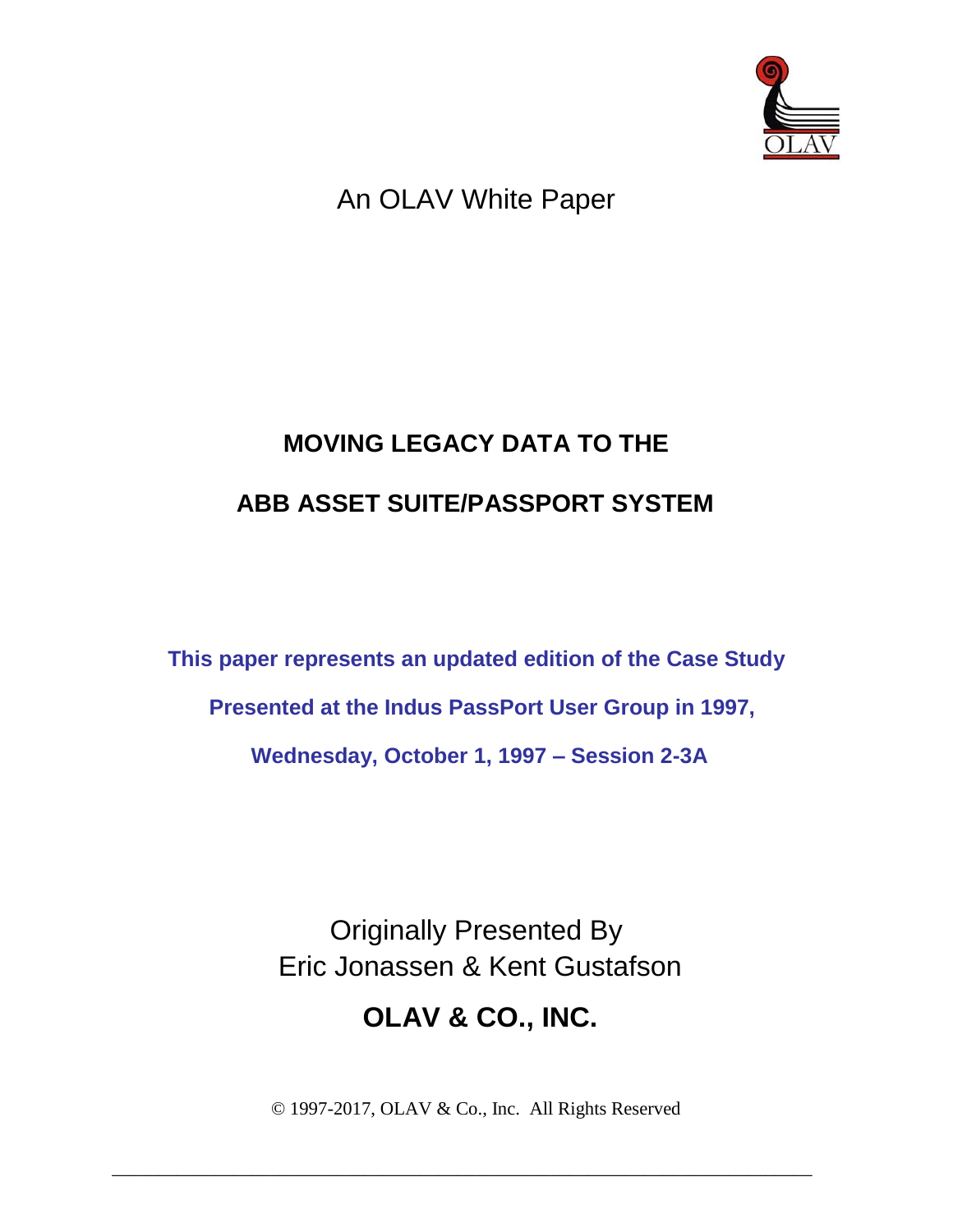

### **Preface**

In the almost 20 years since this case study was first written and presented to an industry conference of PassPort (now ABB Asset Suite) users, the field of information technology has continued to evolve with incredible speed. More and more companies are realizing the need to upgrade or move to enterprise software systems to keep their competitive edge.

The ongoing breakthroughs in technology combined with the objectives of better, cheaper and faster process solutions continues to challenge companies with what application solution best meets their business needs. As is the nature of purchased IT solutions, the real work begins after the software application has been selected.

OLAV & Co., Inc. (OLAV) has continued to leverage breakthroughs in continued improvement of tools and services to deliver completed projects in the most efficient and timely manner while continuing to focus on factors that will increase client satisfaction. This updated edition introduces new perspectives and an expanded methodology for successfully migrating legacy application data.

This edition also increases the focal point beyond the ABB Asset Suite/PassPort solution to a broader range of application data migration efforts. OLAV's methodology and experience provides a valuable guide in applying new information technologies to the data migration process through anticipating and offering solutions to many of the data migration problems that commonly derail migration projects.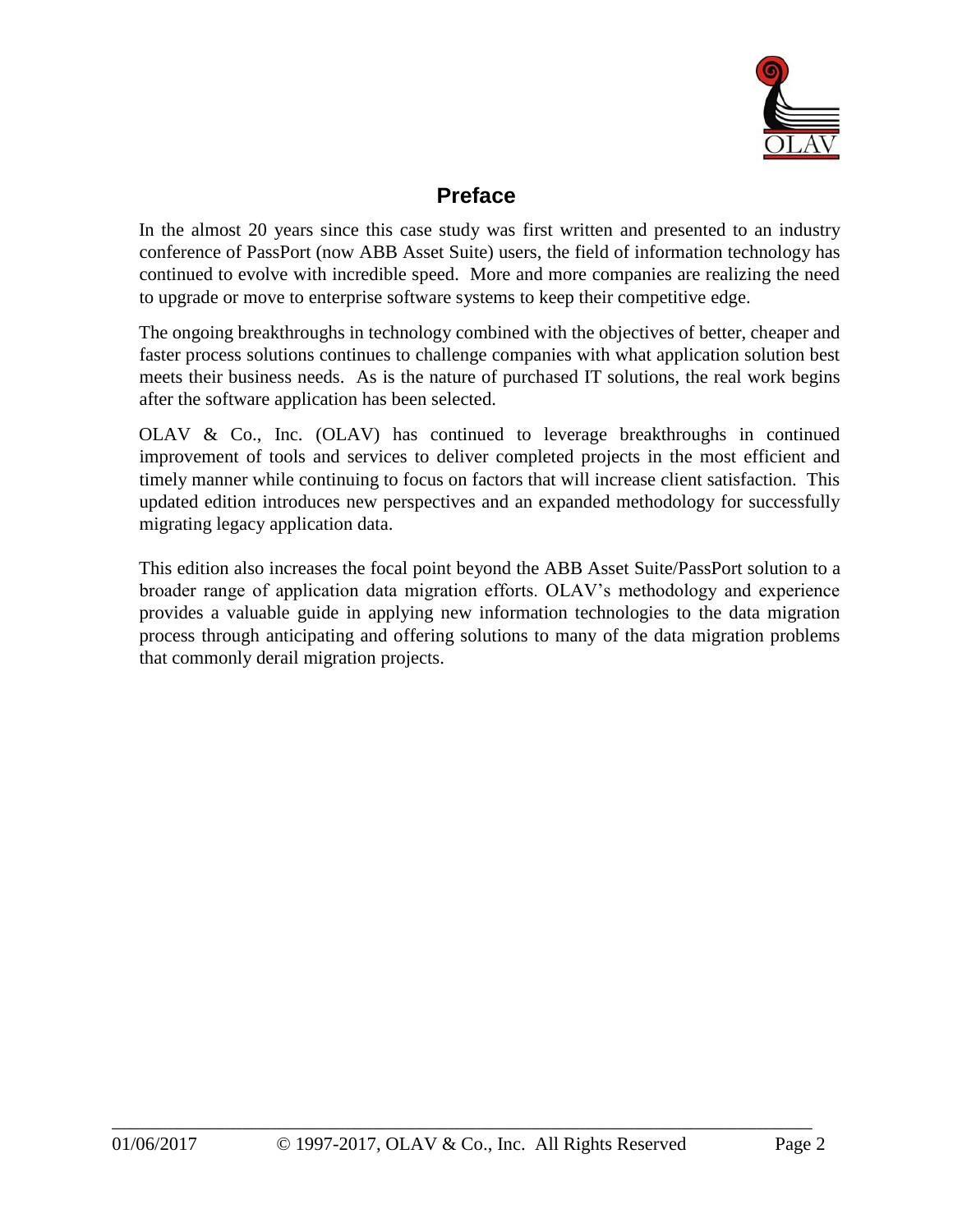

# **Moving Legacy Data to the ABB Asset Suite/PassPort System**

### **A. INTRODUCTION**

This white paper presents what OLAV has found to be an effective methodology for successfully migrating legacy application data to an ABB Asset Suite/PassPort (formerly INDUS PassPort and Ventyx Asset Suite/PassPort) software system. While it is written with Asset Suite/PassPort as the target system, the tools and techniques presented are equally relevant to any large data migration project. This paper was originally the basis for the Case Study presented at the Indus PassPort User Group meeting in Philadelphia in 1997.

#### *Objectives*

The key objectives of this paper are to:

- Present an approach for migrating legacy data
- Discuss the data migration and conversion team, software and environment
- Emphasize the importance of managing Asset Suite/PassPort base values
- Highlight other key requirements for a successful Asset Suite/PassPort implementation.

#### *Contents*

OLAV starts by reviewing The Challenges of Implementation of a large, integrated business or enterprise application, focusing primarily on the task of moving data from the legacy system(s) to a new Enterprise Asset Management (EAM) application such as Asset Suite/PassPort. The same processes and methodologies apply to data migrations for Enterprise Resource Planning (ERP) and other large enterprise information systems (with the exception of functions specific to Asset Suite/PassPort like TIDBLOB tables).

The Weaknesses of the Traditional Methods of data migration will be presented, followed by a recommended Solution Overview.

The Step-By-Step Data Conversion section lists in a relatively chronological sequence the main tasks of OLAV's data conversion methodology.

The Benefits that will be realized using these tools and techniques, as well as Results expected during the data conversion process, help to summarize the advantages of this approach.

Throughout this paper, specific application development software tools, database management systems, reporting tools and connectivity software are discussed. The methodology presented is not specific to these tools and can be implemented using any number of comparable tools. What is of most importance is the use of flexible, high productivity PC-based tools and a database server, as well as an experienced and versatile data migration and conversion team.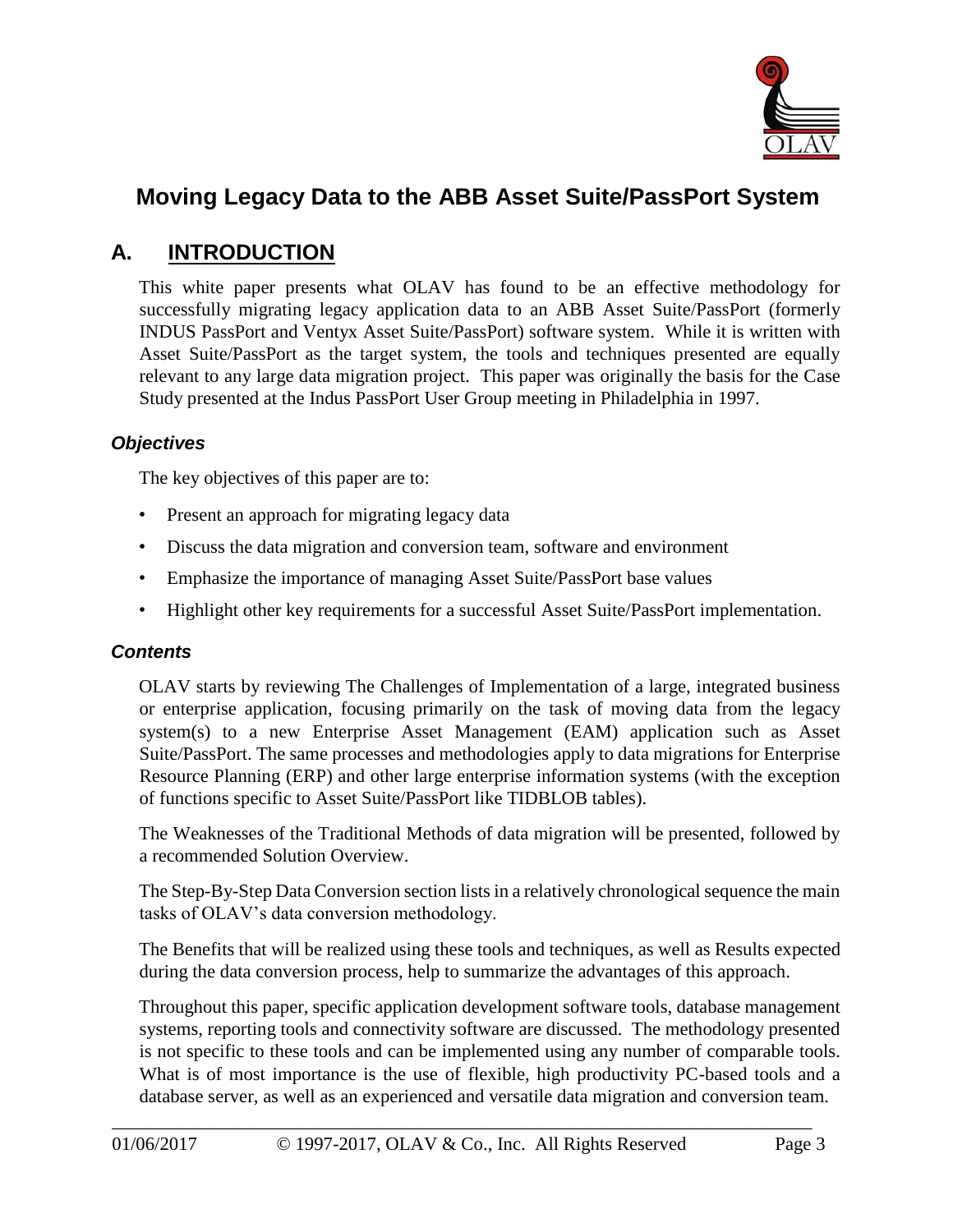

# **B. THE CHALLENGES OF IMPLEMENTATION**

#### *Assembling a Data Migration and Conversion Team*

The best data migration and conversion team is one whose members are well-versed in current computer infrastructures, software tools, legacy applications and systems and processes and also possess good communication skills. Members should be familiar with both the legacy application and the new application. They should work well together as a team and provide complementary talents to the group. One of OLAV's primary rules is to work cooperatively with all team members, and to solve problems as a team. When there are too many individuals involved in the data migration and conversion process, and/or individuals who are not solely dedicated to the data migration and conversion effort, the implementation results will suffer.

The success or failure of new information technologies is often directly related to the success or failure of an organization's project management of that effort. A wide range of factors should be considered. These should include technical mastery, and behavioral and managerial factors such as leadership style, motivation, maintaining effective working relationships with other project stake holders and team building skills.

#### *Establishing the Data Conversion Environment*

The data conversion environment encompasses the hardware, networking protocols and software tools employed by the data conversion team. Exploiting the best features of each component will provide the data conversion team with the rich and flexible tool set required to convert and maintain large amounts of data. Without an integrated environment, resources will be wasted, efforts will be duplicated and data integrity will be compromised.

#### *Extracting/Collecting Data from Various Sources/Platforms*

Extracting, storing, cleaning up and maintaining data from the various source systems can be especially challenging. Knowing what information is the most current, and transferring information from various hardware platforms and file formats is an arduous task. Extracting different versions of the same data, storing it in multiple locations and burning up disk space are common pitfalls of the data collection process.

#### *Defining & Controlling Base System Values*

The installation of the Asset Suite/PassPort system loads the base tables with initial values which contain system defaults (i.e., test data and other example values). These initial values are often referred to as "seed data." At some point after the installation, one must review the seed data, and decide which values are appropriate, and which are not to an installation. Most importantly, these values must be controlled so they are not accidentally changed during the implementation.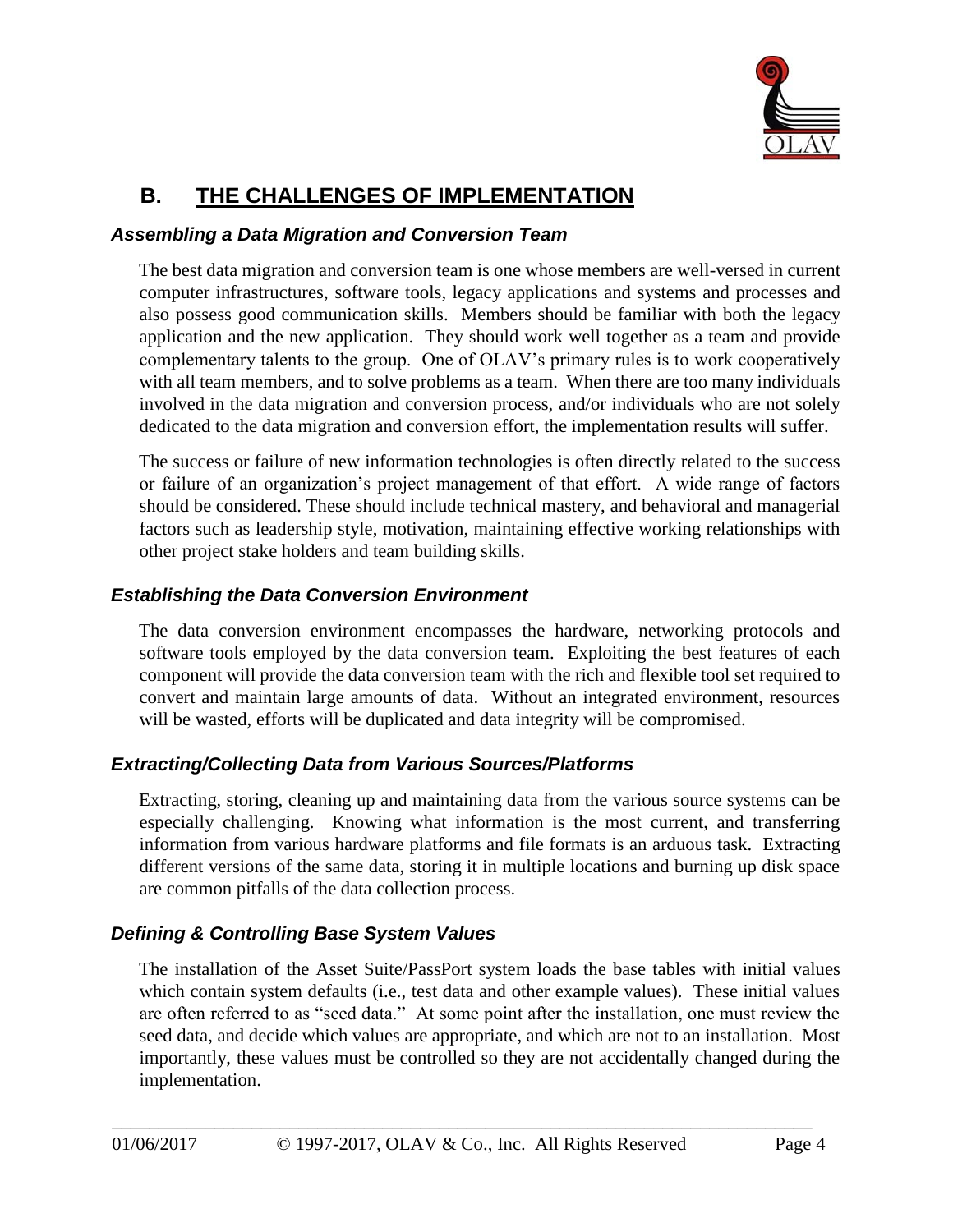

#### *Defaulting Values*

Also important is the ability to define default values for elements required by the new system when there is no corresponding legacy data. When creating the load files, the default values should be included. Their definition, however, should be kept out of the load program software to allow easy modification of default values.

#### *Client Participation/Involvement During Data Conversion*

One of the most effective ways to involve the end-user in the data conversion process is to display actual legacy system data through the Asset Suite/PassPort panels. The challenge is getting converted legacy data and the associated Asset Suite/PassPort base system values load in a timely fashion so the users can experience the new application with their data.

#### *Completing an Effective BPI Process*

The Business Process Improvement phase provides an excellent opportunity to begin the definition of base system values. When the various functional departments involved in the Asset Suite/PassPort implementation go through the BPI process, a method of capturing the base values required for each functional area is required, and coordination and review across multiple BPI groups must be managed and controlled to prevent overlaying or redefinition of code values. The OLAV methodology dramatically enhances the BPI process by using clientspecific data during the BPI process.

#### *Maintaining Review & Sign-Off of Data*

During the base system definition and the legacy data conversion, the values should be reviewed by the client and signed off as being correct and complete. This is essential for tracking what data has been converted and what data still remains. This is a significant component of the overall project schedule.

The Asset Suite/PassPort system includes over 1,000 data tables. Reviewing which tables should be emptied, which tables require data loading and which tables should be left untouched should also be documented.

#### *Load Planning/Project Planning*

When the time to load production data approaches, the data migration and conversion team should know as precisely as possible which load programs must be run serially and in what order, and which ones are candidates for parallel execution. The team should have documented, based on previous test loads, the elapsed time required for each step in the data conversion process, including extract, cleanup, load file preparation, data file movement and transfers, load program execution, error recovery and any other steps in the process. When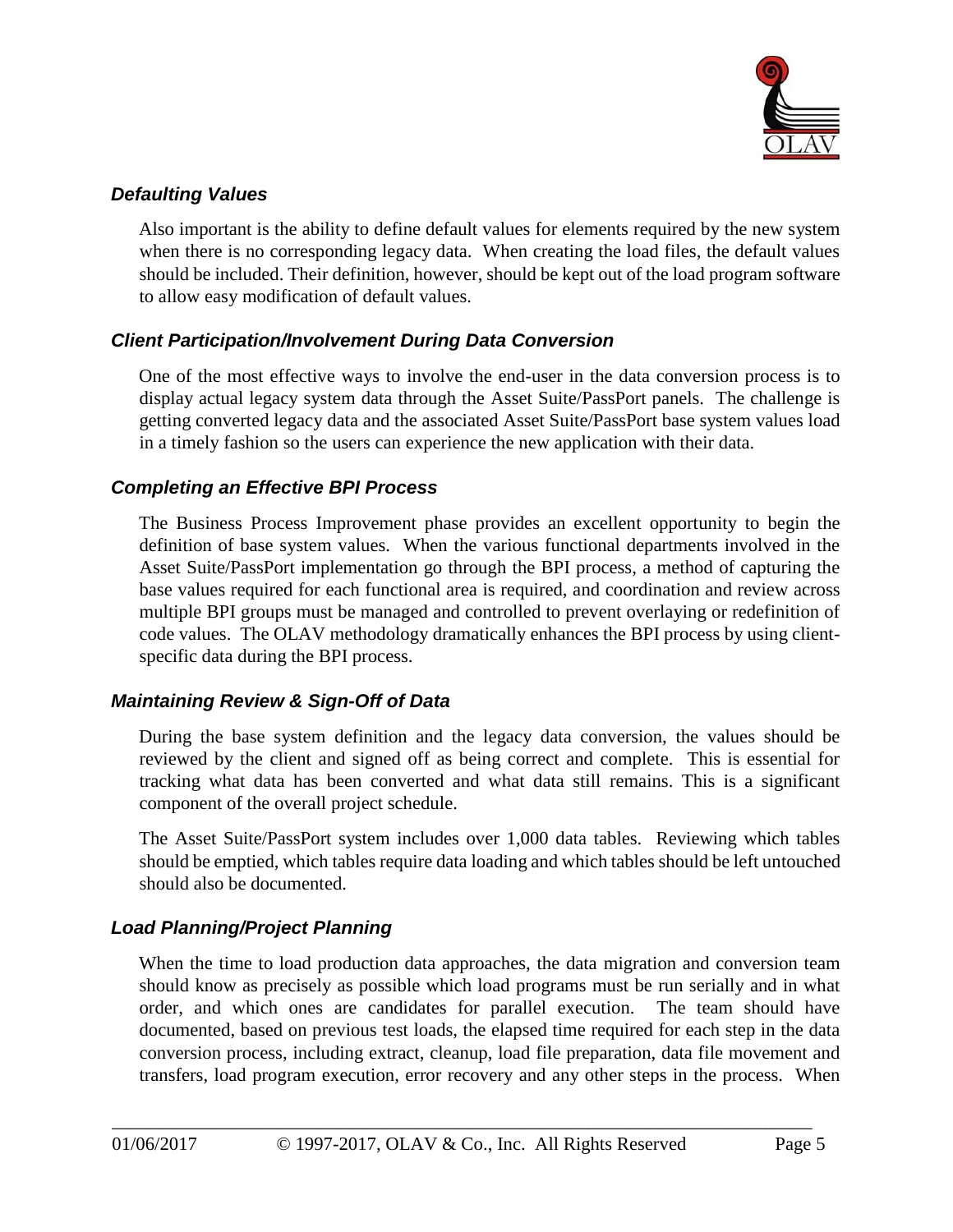

there is a production load window defined in terms of hours, not weeks, every minute counts, and knowing the status of the load at every step along the way is absolutely essential.

#### *Managing Multiple Regions*

A typical implementation will consist of multiple Asset Suite/PassPort regions including development, test, conversion, training, pre-production (QA) and possibly others. Maintaining consistent data across these different environments, especially the Asset Suite/PassPort base values and code tables, is important throughout the life of the project. A method to refresh any of the regions with a quality (i.e., reviewed and approved) set of base data, including tailored security definitions, preferences and simple and custom code table entries, is essential.

#### *Data Integrity/Referential Integrity*

As with any large, integrated database application, periodic integrity checks should be performed. Before preparing the load files and starting the load process, the team should verify that the load data has both referential and domain integrity. This will prevent errors during the load operation.

#### *Loading the Data (Inserts, Error Analysis, Load Programs)*

Loading data into Asset Suite/PassPort requires the use of load programs and direct table loads, as well as database utilities. Procedures must be established to load base system values, execute the load programs in the correct sequence and capture and review any error conditions encountered during the loads. A strategy for error recovery must be developed and tested.

#### *System Testing and Checkout*

Once the data has been loaded, the system should be tested to validate not only the converted legacy data, but the base system data as well. This includes simple and custom code tables, preferences, security and Asset Suite/PassPort options. A final referential integrity check is also essential.

### **C. WEAKNESSES OF THE TRADITIONAL METHODS**

It has been our experience in past implementations of large application systems that traditional methods are not the most effective means of establishing the system base values, or extracting, manipulating and loading legacy data. Some of the areas in need of improvement are:

- Separate (inconsistent) methods used per Asset Suite/PassPort functional module
- Separate (inconsistent) methods used by different team members
- Multiple copies / versions of data
- DASD space management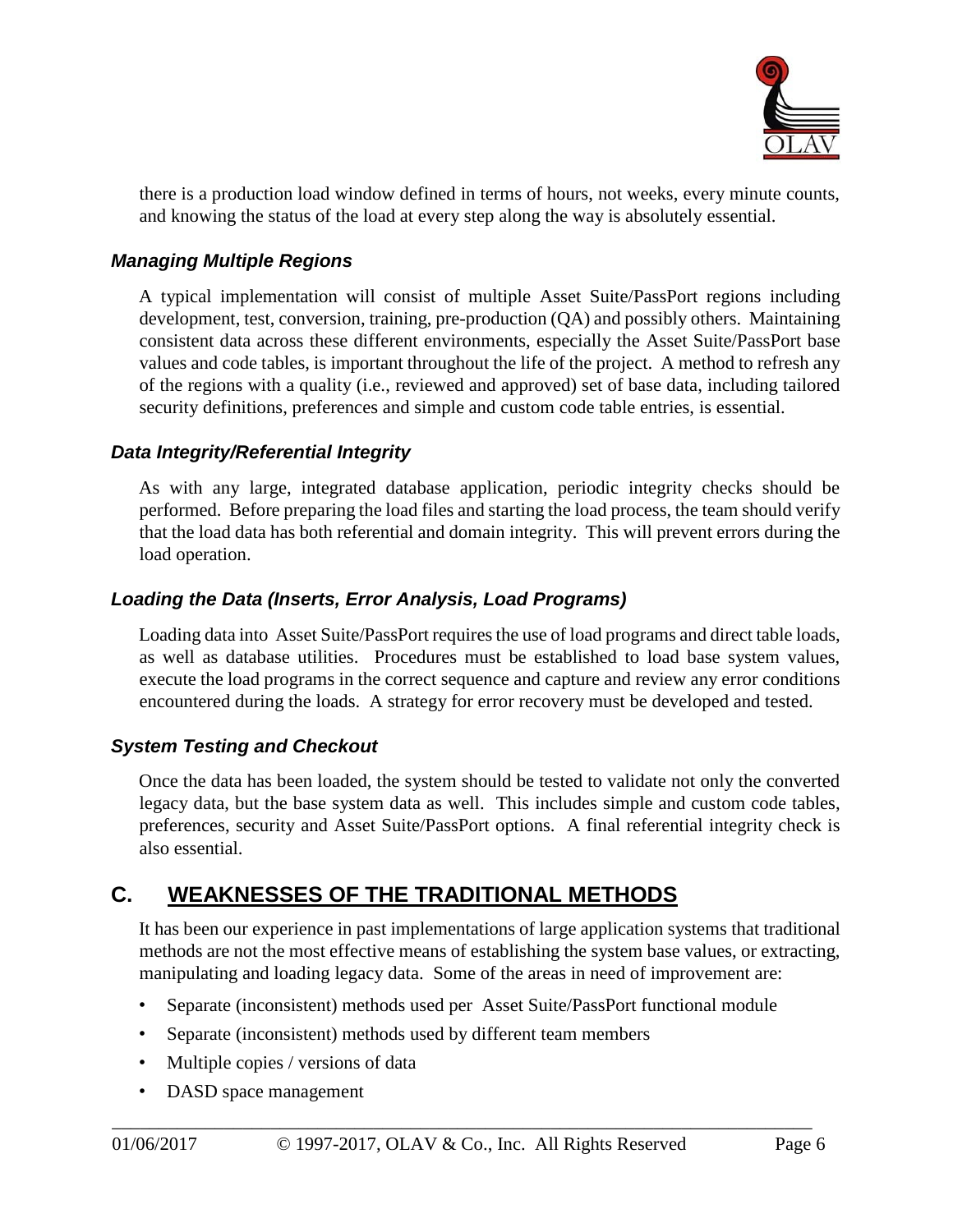

- Asset Suite/PassPort Region Synchronization and Control
- Inadequate control over base values
- Inadequate control over multiple regions
- Unmanageable data extract process
- Mainframe outages / slowdowns
- Inflexible, low-productivity tools
- Rigid, inefficient conversion environment
- Integrity checking too late in the process
- Security definition and testing too late in the process
- Late start for user acceptance
- Late start for communicating data cut-off dates with the end-user community

## **D. SOLUTION OVERVIEW**

#### *First Things First: Clearly Define the Scope and Expectations of Project*

Before starting any project, several things need to be discussed and clearly stated so that the project team can meet the expectations for the project. The team must document the high level strategy of what the project is trying to accomplish so that all parties can understand the resources and systems involved. Once the scope of the project has been agreed to, each party needs to assign one Project Manager /Representative to manage the overall communications and to create an agreed upon process for status reporting and issue resolution.

The Data Conversion Project Manager will complete and deliver a Project Plan for the data conversion to the client point of contact. This plan will include the high-level scope, estimated duration and budget, assumptions, risks and communication and change control processes. Signing of the contract and agreement to the plan initiates the beginning of the data conversion project.

#### *Develop a Schedule to Succeed*

The Data Conversion Project Manager will work closely with the client's Project Manager to develop the project schedule, estimate duration and dates, as well as assign appropriate resources. The Data Conversion Project Manager will report weekly against the Project plan and schedule.

#### *Build a Small, Integrated Data Conversion Staff*

The Data Conversion team should be a small team, ideally no more than five to seven people. One or two team members should be primarily responsible for legacy data extracts and the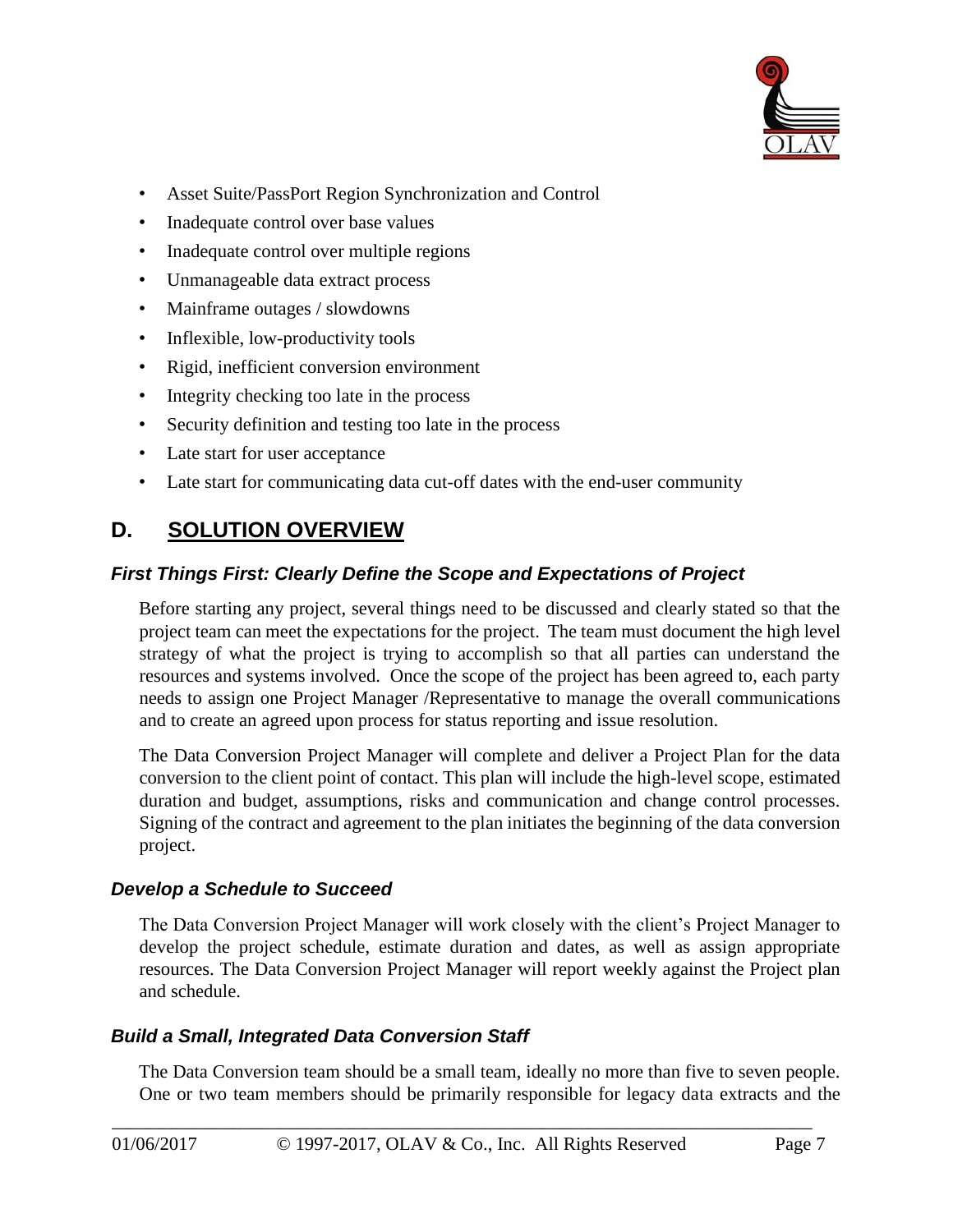

resulting extract files. Two to four people should be dedicated to data mapping, legacy data cleanup, data conversion and data consolidation. One individual should be responsible for managing the data warehouse, importing converted data and preparing the load files. Team members should also be cross-trained to provide extended support in any of the data conversion areas should any team member be unavailable.

The team members should possess a wide variety of skills including both PC and mainframe programming skills, legacy system knowledge, as well as Asset Suite/PassPort knowledge, experience in data manipulation, data transfer between multiple platforms, SQL and other database language skills, good planning, problem determination and communication skills.

The data conversion team should include access to business subject matter experts and to an IT resource. These resources are critical to the data mapping efforts and will require the authority to make data decisions. These decisions will build the foundation of the data being converted out of the legacy system. There are times in the schedule where the subject matter expert will be required 100%, such as data mapping sessions and testing. This will allow a quick turnaround, as well as early detection and resolution to any issues arising from data mapping decisions.

The members of the data conversion team should be dedicated solely to data conversion. It is imperative that project stake holders and team members understand data conversion is not a part-time job.

#### *Establish Database Server Repository (Warehouse)*

Establish a data repository or warehouse on a database server accessible by all team members. Database servers such as Sybase SQL Server, Microsoft SQL Server, Oracle, DB2 and Informix are good candidates for managing the data warehouse. They are powerful, relational databases with broad connectivity to mainframe and mid-framed PC platforms.

The tables defined to the database server should be exact replicas of the Asset Suite/PassPort tables. This allows definition of a complete replica of all tables used by Asset Suite/PassPort, including legacy data as well as security, preferences, simple and custom code tables and all other base tables.

Having this "single copy of the truth" provides the data conversion team with tremendous opportunities for data integrity checking, loading and refreshing multiple Asset Suite/PassPort regions, and controlling all data values.

A file server may also be required to store the large extract files from the legacy systems and maintain them in their original format.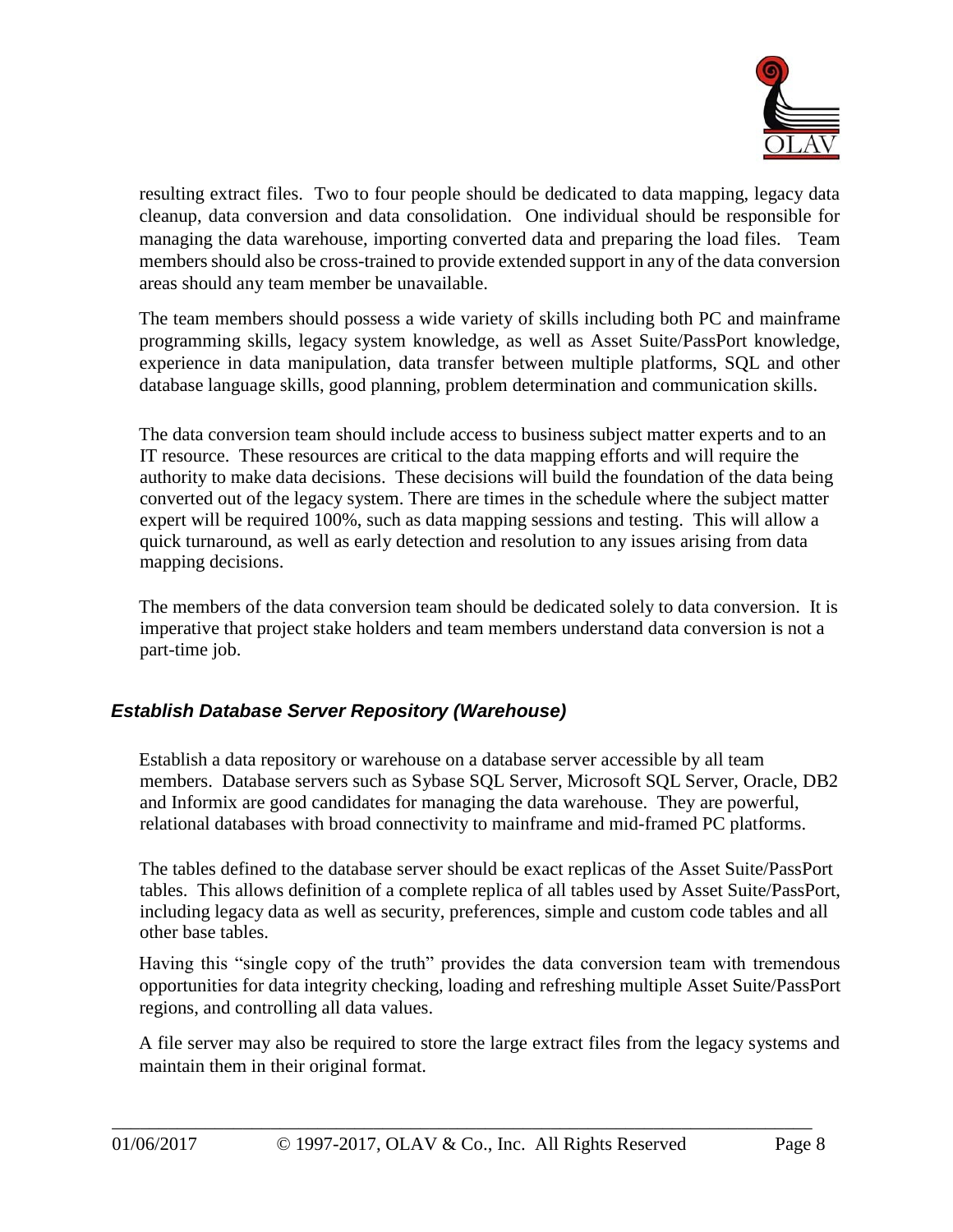

#### *Setup Local/Wide Area Network*

The ideal data conversion environment is a local (or wide) area network. It will need to support File Transfer Protocol (FTP), mainframe access (TN3270), E-Mail, Portal and connectivity to necessary file and database servers. Early accessibility to this network is key to the success of meeting the project schedule, and is critical to possible use of actual client legacy data in the Business Process Review/Redesign efforts.

#### *Exploit PC-Based, Multi-User Tools*

Moving legacy data off the mainframe to network-based PCs and file servers makes it available to a number of very powerful and highly productive software tools. These range from spreadsheets and reporting tools to sophisticated database management and application development tools. Most of these tools provide integrated access to database servers using ODBC, SQL Links and other SQL Connectivity options.

Once legacy data extract files reside in this PC environment, these powerful tools can be effectively used to convert, clean-up, consolidate and transform data. Ad hoc queries can be performed and analysis reports can be quickly generated. Data can be imported and exported by the PC tools, and when necessary, programs may be quickly developed or customized to transform or load data.

When compared to the relatively rigid and inflexible mainframe environment, the PC and network environment is ultimately much more suited to the dynamic nature of data conversion efforts.

#### *Develop Generic, Cross-Platform Data Transfer File Format*

When moving data between various platforms and software packages, it is highly desirable to develop a generic data transfer file format that can be read and written by all software tools employed for data conversion. This implies that all data will be represented in character format (packed and binary fields will be converted to character format) and that field delimiters are standard.

A portable file format should also include the table/file definition for each file. This information can be used by various data conversion programs and import/export utilities to check for changes in file/table structures.

#### *Extract Legacy Data, Clean Up and Store in Conversion Data Warehouse*

Legacy data should be extracted to flat files in either a delimited format or a fixed format. Delimited formats tend to minimize space requirements. Numeric fields, date fields and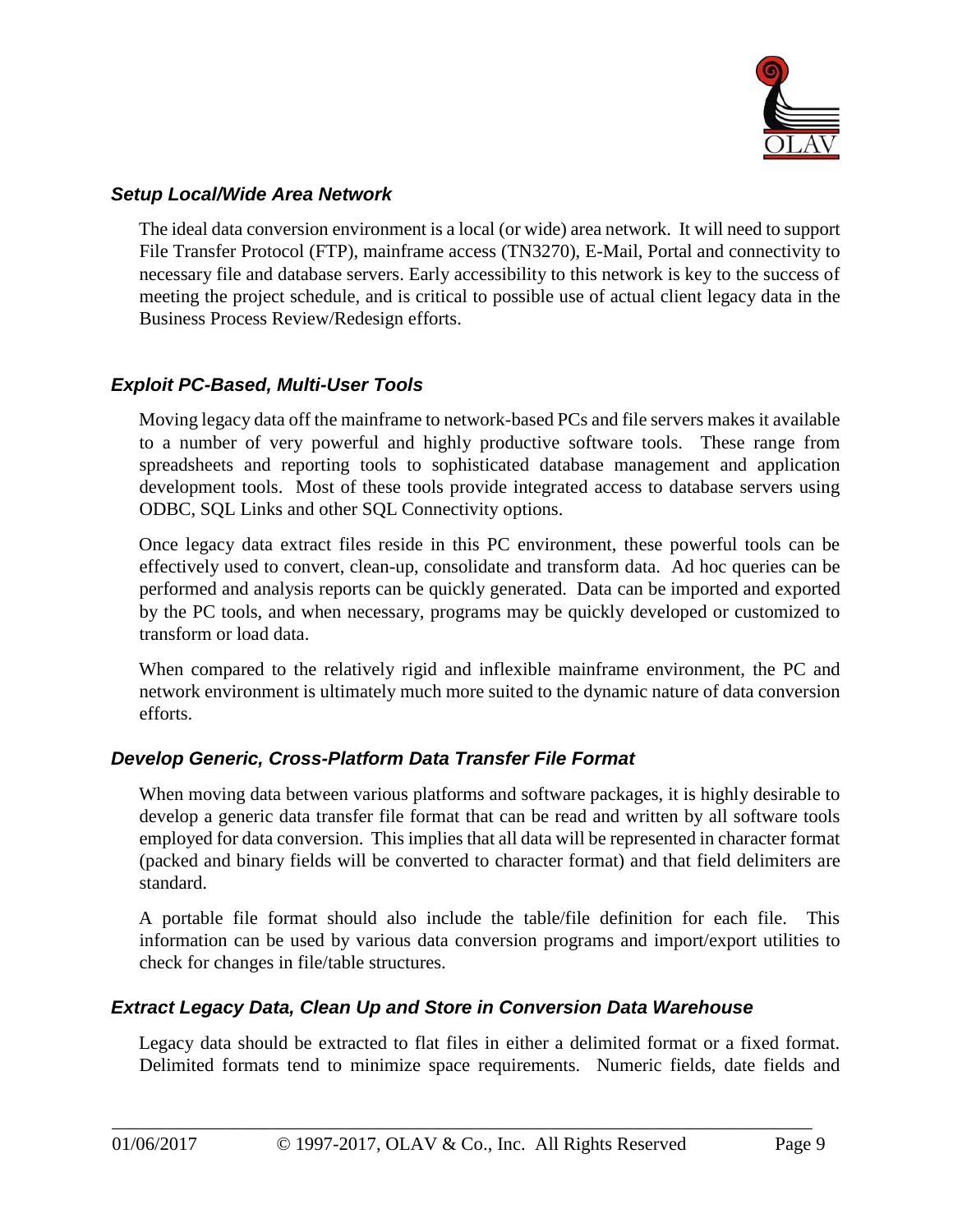

packed fields should be converted to character formats. Files should be extracted in their entirety, including all rows and all columns without any filters.

Using PC-based tools, including spreadsheets, databases, and ad-hoc query tools, legacy data is cleaned up, consolidated, and mapped into the target table format. The data files are exported in the portable file format and imported into the data warehouse.

Once in the conversion data warehouse, minor data corrections may still be made, and default values for missing data are established. Additionally, warehouse tables can be easily viewed, sorted, queried and reported against. End-user review and sign-offs for each table are also maintained in the data warehouse.

#### *Document Review Process*

As individual tables are reviewed and approved by the data conversion team and functional user department(s), their review status should be recorded, along with the review date and reviewer's initials and comments. This provides an audit trail documenting the data conversion process.

An audit trail should also be maintained for simple code values (stored in TIDCVVAL), as well as all preference settings.

#### *Use Tools throughout the BPI Process*

The Business Process Improvement (BPI) process is a critical step in both understanding the functionality of the Asset Suite/PassPort application, as well as the beginning of making decisions about simple and custom Asset Suite/PassPort code tables, preferences and security settings. As these decisions are made and values identified, they should be stored and maintained in a PC-based tool, and loaded into the Asset Suite/PassPort system at the end of each BPI session, or more frequently as required. Comments should also be maintained with each set of values identifying which BPI group defined the values, along with any clarifying notes or explanations. The BPI tool manages the decisions and values defined by multiple BPI groups, to identify possible conflicts arising among the groups. This allows immediate resolution during the BPI process rather than in post-BPI discovery, with the untimely identification of problems.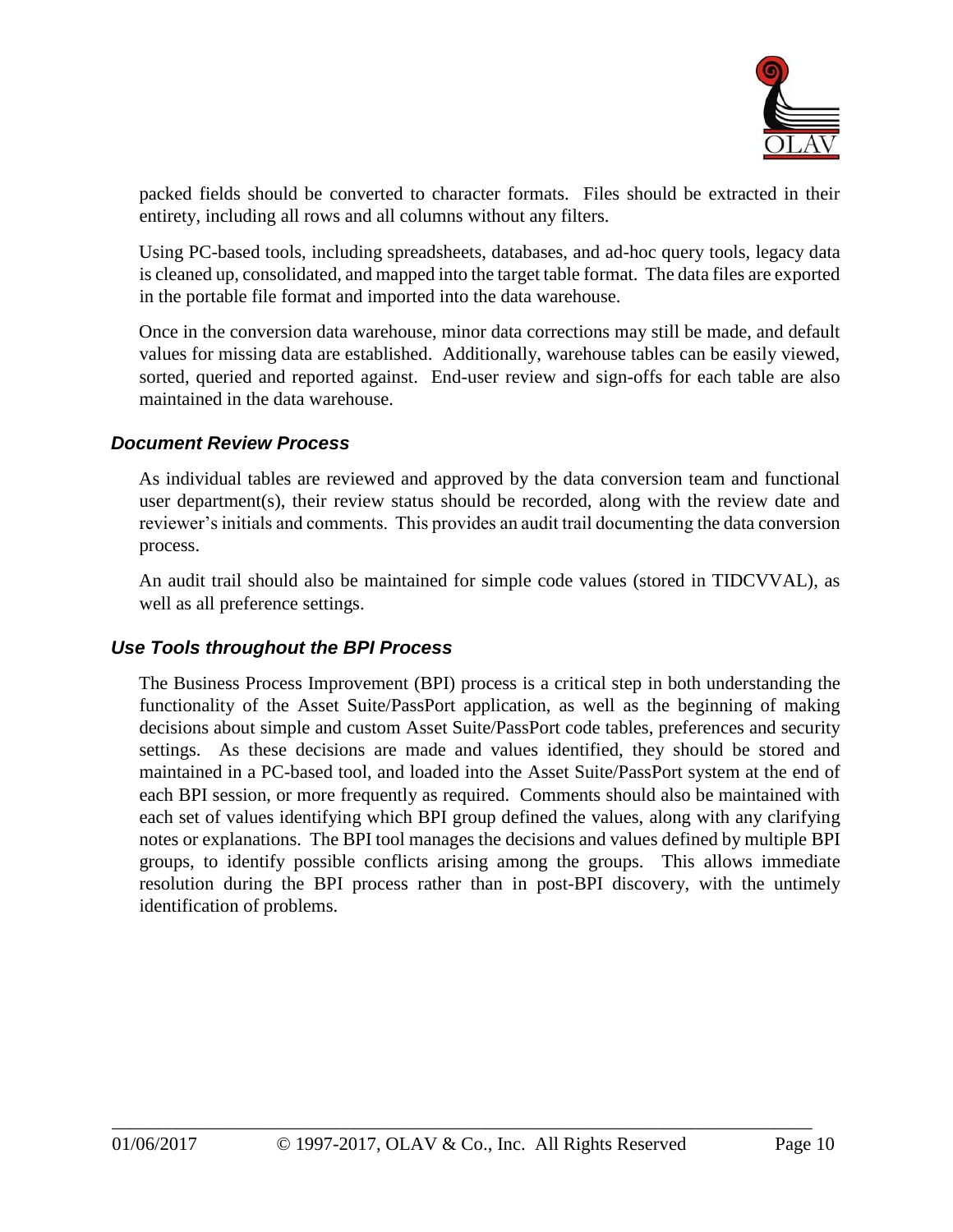

# **E. DATA CONVERSION – STEP BY STEP**

What follows is a checklist of the main data conversion steps and the key tasks associated with each. They are presented in (mostly) chronological order. Items listed in brackets [] refer to specific tools, protocols and databases, used by OLAV, but not required. Any software that provides similar functionality may be employed in this solution.

#### *Project Scope*

Project Management and Project Stake Holders agree upon the scope of the project

#### *Project Schedule*

Produce a Conversion project schedule and merge this with the overall Asset Suite/PassPort Implementation schedule [Microsoft Project]

#### *Setup Warehouse (Server) Environment*

Setup analysts workstations on a Local Area Network

Install and configure SQL database server [Microsoft SQL Server]

Install warehouse management tool [Paradox Client/Server]

Configure SQL Connectivity options [TCP/IP, Borland SQL Links, ODBC]

Install legacy data cleanup tools [Pick, Paradox Runtime, Visual Basic, Microsoft Access]

#### *Define Data Warehouse*

Import Asset Suite/PassPort meta data from DB2 or Oracle system tables

Create Asset Suite/PassPort tables in data warehouse

Create supporting tables in warehouse (required by warehouse tools)

#### *Data Mapping Sessions*

Appoint functional users and an IT Lead to the data mapping team(s)

Generally there is a team for each Asset Suite/PassPort Functional business area being

implemented A formal data mapping methodology should be utilized for these sessions

Identify mapping session facilitator(s)

Obtain signoff of the final mapping results, but understand that some (limited) mapping changes will occur as the Business Process reviews continue and, later as system cycle testing points out new business realities.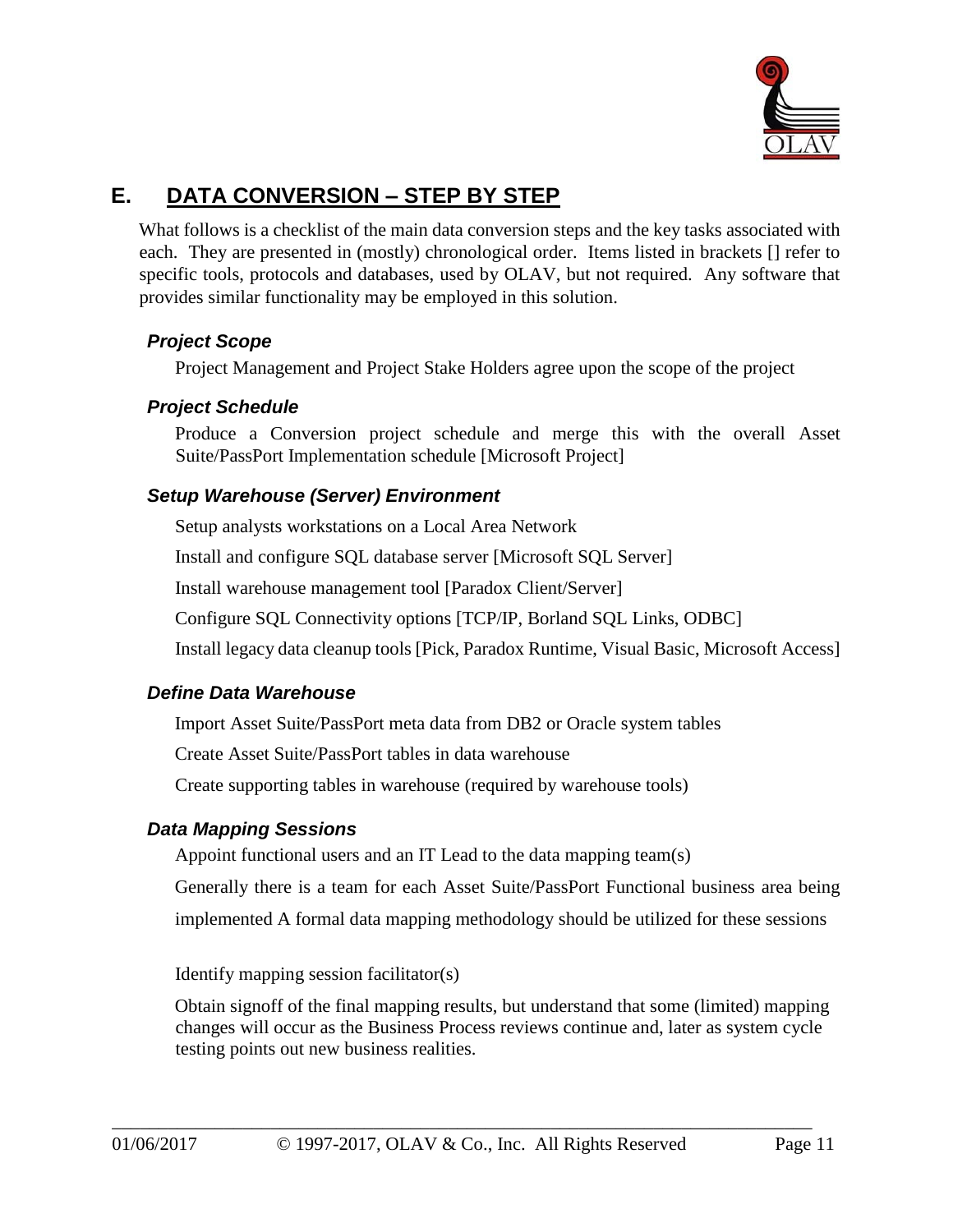

#### *Import Asset Suite/PassPort Original Base Data into Data Warehouse*

Import Asset Suite/PassPort Data Dictionary – TIDDDMST & TIDDDELE

Import the Asset Suite/PassPort panel definitions from \*.SYM files

Import TIDCVVAL and Preference tables into warehouse

Note: Asset Suite/PassPort architecture tables are not imported into the warehouse and will remain in Asset Suite/PassPort as installed

#### *Extract all Data from Legacy Source(s)*

Clean up as much data as possible in the legacy system

Create flat files in character format – unpack numerics

Include all rows, all columns – don't filter

Store on network file server

Establish a schedule and the procedures necessary for periodic legacy extracts

#### *Manually Enter Data in PC-Based Data Collection Tools*

Create spreadsheets for simple data entry tasks

Build database applications for more complex data entry tasks

Use multi-user network applications whenever possible

Distribute standalone applications if required

Use for collecting Contract, Employee, Equipment, Vendor, etc. information not available in electronic formats

Import captured data into data cleanup tools if necessary

Import "clean" data directly into data warehouse

#### *Loading the TIDBLOB Table*

Load the required word-processed documents, spreadsheets, and other information into the TIDBLOB table. OLAV has developed a unique automated software tool to mass load this information directly into the TIDBLOB Asset Suite/PassPort table.

#### *Cleanup/Consolidate Data*

Use multi-user PC tools to analyze and clean up data

Write small programs for repetitive tasks

Provide user interface to assist/review clean-up effort

Generate reports for user review and approval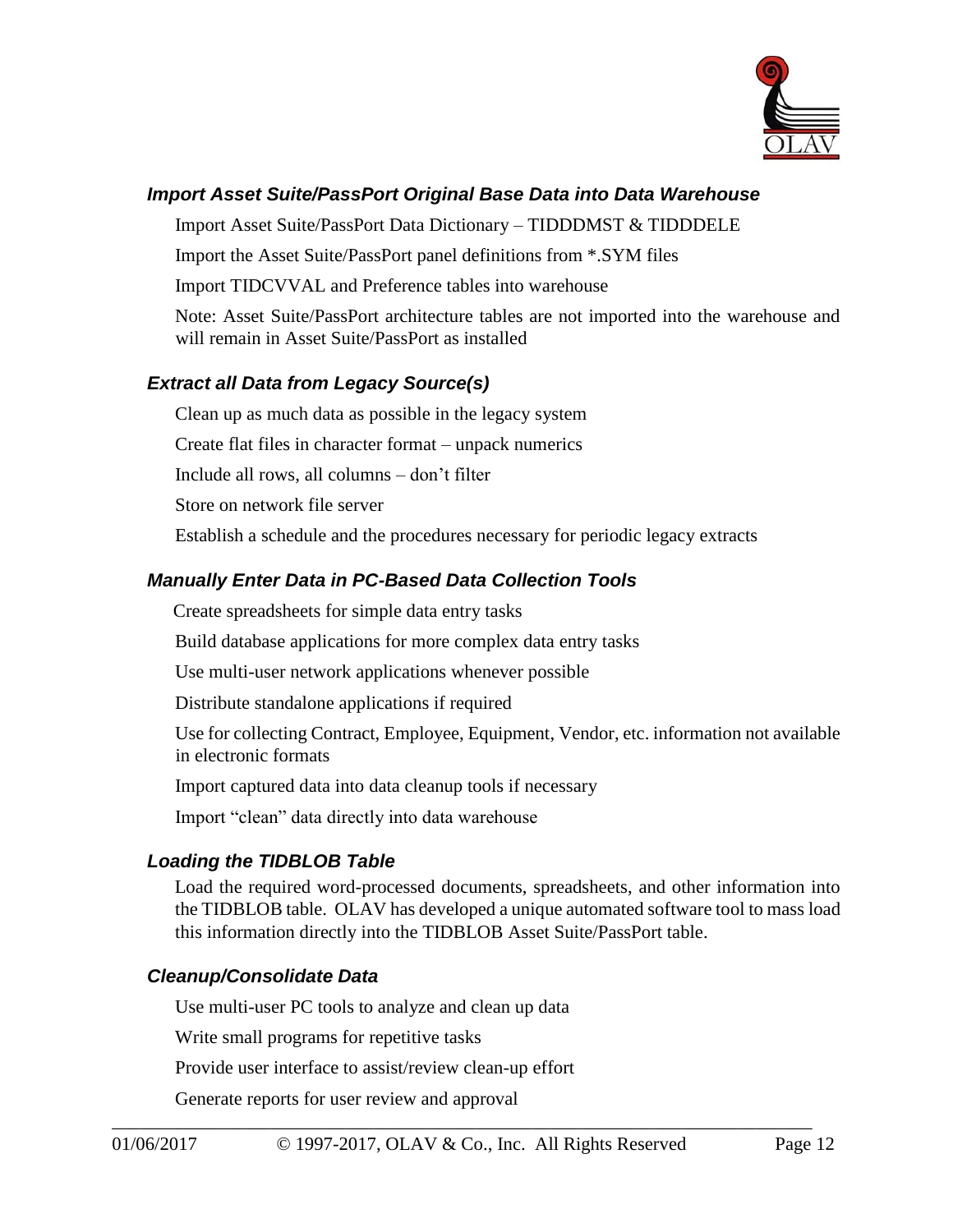

Can be used for all types of data, both base data and converted data Export data in portable data transfer format

#### *Import Cleaned-Up Legacy Data into Data Warehouse*

Import data into warehouse via data transfer format

#### *Import Manually Entered Data into Data Warehouse*

Import data from spreadsheets, database applications and text files directly into data warehouse

#### *Define Asset Suite/PassPort Security*

#### *Matrix*

Import security matrix from spreadsheet

Reorganize spreadsheet data into Asset Suite/PassPort table format

Export security definitions into portable data transfer format

### *Define and Review Asset Suite/PassPort Base Tables & Values in Data Warehouse*

Update and review Preferences definitions and document review date and comments

Import security definition files via portable data transfer format

Update and review simple code values (TIDCVVAL) and document review date and comments

Update and review custom code tables and document review date and comments Review and document table load action (i.e. load, empty, ignore) for each table with comments

#### *Define and Review Application Values in Data Warehouse*

\_\_\_\_\_\_\_\_\_\_\_\_\_\_\_\_\_\_\_\_\_\_\_\_\_\_\_\_\_\_\_\_\_\_\_\_\_\_\_\_\_\_\_\_\_\_\_\_\_\_\_\_\_\_\_\_\_\_\_\_\_\_\_\_\_\_\_\_\_\_\_\_\_\_\_ Update and review base application tables containing: Company, facilities, departments Buildings, units Financial, GL, cost centers, cost elements, bank Users, employees, agents Equipment types System codes Additional custom code tables Additional simple code values (TIDCVVAL) Preferences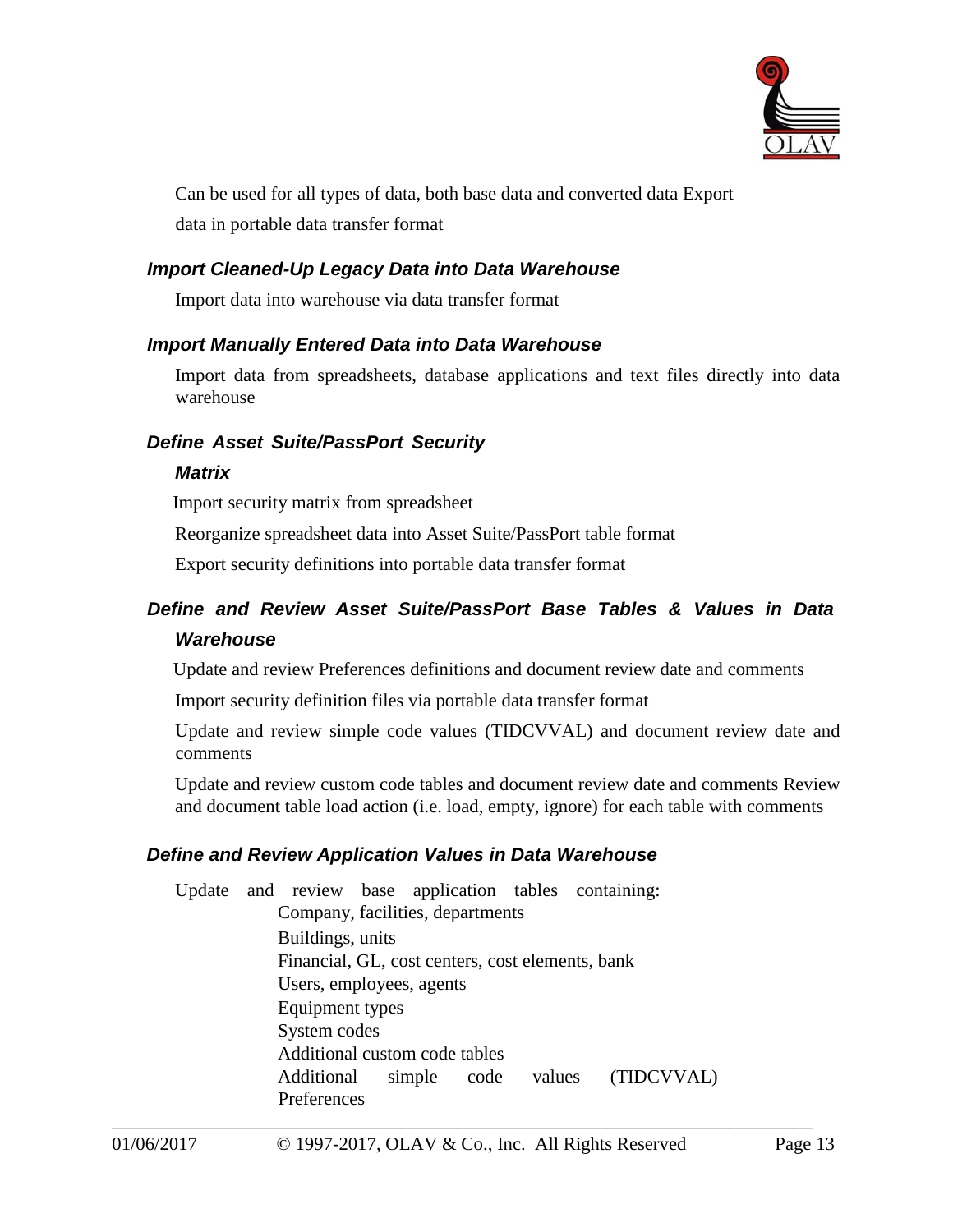

#### *Define and Review Default Values*

Define default load values for missing data (i.e., dates, Asset Suite/PassPort id, etc.) Generate default value report

#### *Generate Review Summary (Audit) Reports*

Print audit reports for Preferences Print audit reports for simple codes (TIDCVVAL) Print audit reports for custom code tables Print audit reports for Element to Panel Where-Used

#### *Verify Data Integrity*

Check referential integrity Check domain integrity Check data format integrity Check major balancing routines

#### *DB2/Oracle Table Inventory (SYSTABLE to CREATE TABLE Comparison)*

Create Load Files (By Asset Suite/PassPort Region)

Update GENARG and TIMESTAMP fields

Update TIDNMBRS

Select single table, group of tables or all tables for load file inclusion

Create DB2/Oracle insert statements

Create Load program files

#### *Verification & Validation of Converted and Loaded Data*

Conversion team members pre-review the loaded data prior to turning over to the functional-user team members.

Functional-user team members verify and validate that loaded legacy data was converted using agreed upon data mapping rules and that the correct data was loaded (Inventory quantities/Work Order steps/Purchase Order line item quantities, etc.).

Show functional-user team members that their legacy system data was fully converted into the Asset Suite/PassPort tables through balancing. Balancing documents are used for legacy data that conforms to counts and totaling. For example, totals that can be "balanced" include inventory quantities and extended dollar values; open purchase order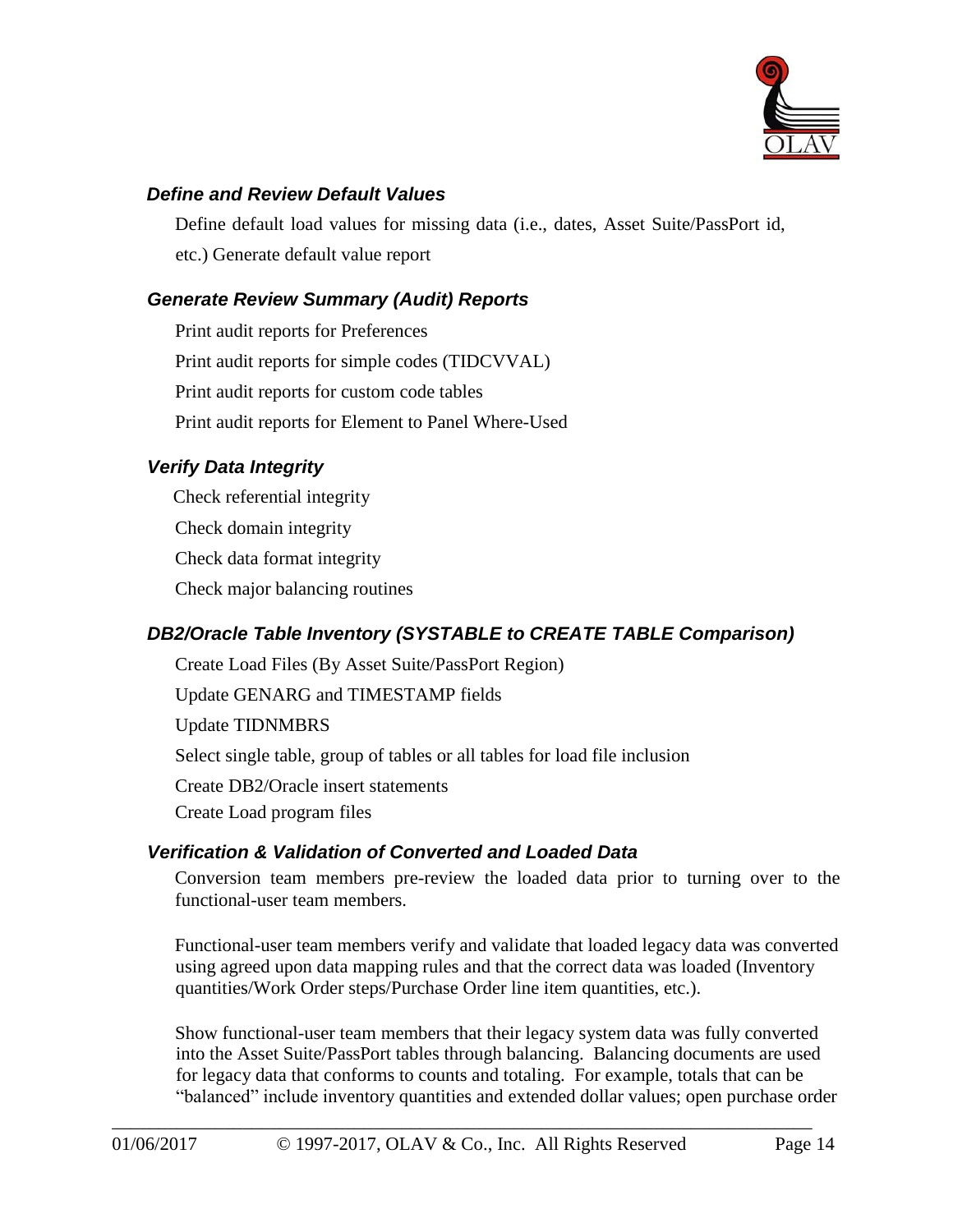

quantities and extended dollar values; and for nuclear sites, radiation dosage tracking totals. Balancing documents are used in addition to the Verification & Validation reports.

This task is an iterative task that is performed multiple times from the first test load and through the production load

Validation is against the mapping rule documents and the extracted legacy data

Functional Leads sign off on the final conversion V&V

### *Produce a Final Project Documentation Package*

Produce a final documentation package to be presented to the client's project manager. This package serves as an "auditable trail" of the entire project. The final documentation package, generally on a CD-ROM, should contain these entries:

- Contents and Conversion Process Overview
- Data Mapping Specifications (by Asset Suite/PassPort Functional module)
- Client input spreadsheets and cross-reference files
- Asset Suite/PassPort Data Loader Input Files
- Conversion Balancing and Audit Trail Reports

# **F. BENEFITS OF USING THIS METHODOLOGY**

### *Data Integrity*

Data integrity must be maintained throughout the data conversion process to help ensure errorfree loads and a stable production system. Maintaining all converted legacy data, base system tables, simple and custom code tables, preferences and security tables in an integrated data warehouse powered by a relational database management system provides the ability to guarantee data integrity well before the Asset Suite/PassPort load process begins. Problems can be identified early, and corrections made in the warehouse, thereby minimizing errors during the data load phase.

### *Interactive Business Process Improvement (BPI) Support Using Client Legacy Data*

Enhancing the BPI process by loading actual company legacy data dramatically improves the effectiveness of the BPI process, and minimizes overlaying of Asset Suite/PassPort code values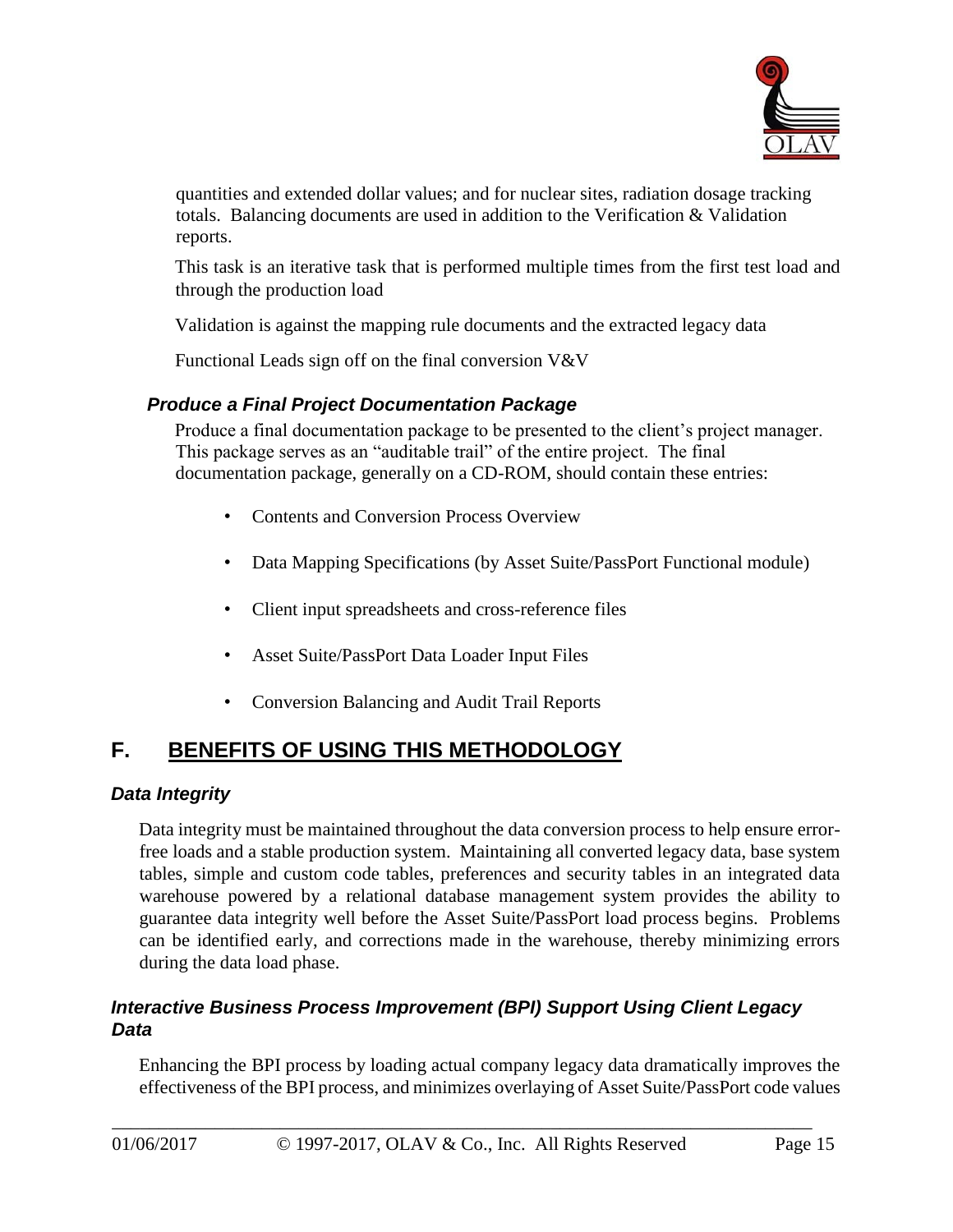

as multiple functional groups participate in BPI sessions. By maintaining the simple and custom code tables in the data warehouse, the BPI region can be refreshed at any time with the latest and greatest BPI data, and any other regions can be refreshed at the same time, which helps keep training, testing and QA regions up to date.

Although some ERP implementations use test data during the BPI process, the BPI process can proceed much further when using actual client data. Because of the large size of ERP systems, reviewers can only envision a limited number of operations without the real data in view. An initial full load of client data prior to the BPI process (based on the knowledge of an experienced data conversion staff) can save at least 10% in cost during a project. The cost reduction results from minimizing rework, minimizing post-production problems, minimizing user frustration, and maximizing user acceptance.

#### *Documented Review Process*

Maintaining the review status and associated comments of each application data table, simple and custom code tables, security and preference tables and Asset Suite/PassPort base tables ensures that all tables have been reviewed. Tables may be marked for loading or emptying, or simply skipped.

Without this audit, certain tables and/or values may be missed, while others may be reviewed more times than needed.

#### *Responsiveness/Rapid Turnaround*

Using PC-based, multi-user tools enables the data conversion team with flexible, powerful, integrated software resulting in the highest productivity throughout the data conversion phase.

#### *Portable Environment*

Once the legacy data has been moved to the PC/network environment, the data conversion environment remains fairly independent of the mainframe. With today's powerful laptop computers, the entire legacy data can be loaded and transformed on a single Quality Controlled laptop.

#### *Training with Client Data*

What better way to educate Asset Suite/PassPort users than with their own data. It brings relevance to the training tasks by showing them how their data will look in the new system. In addition to the application data, the security profiles can be loaded into the training region in advance, providing the added benefit of enabling further testing, de-bugging and validation of the security profiles, prior to production.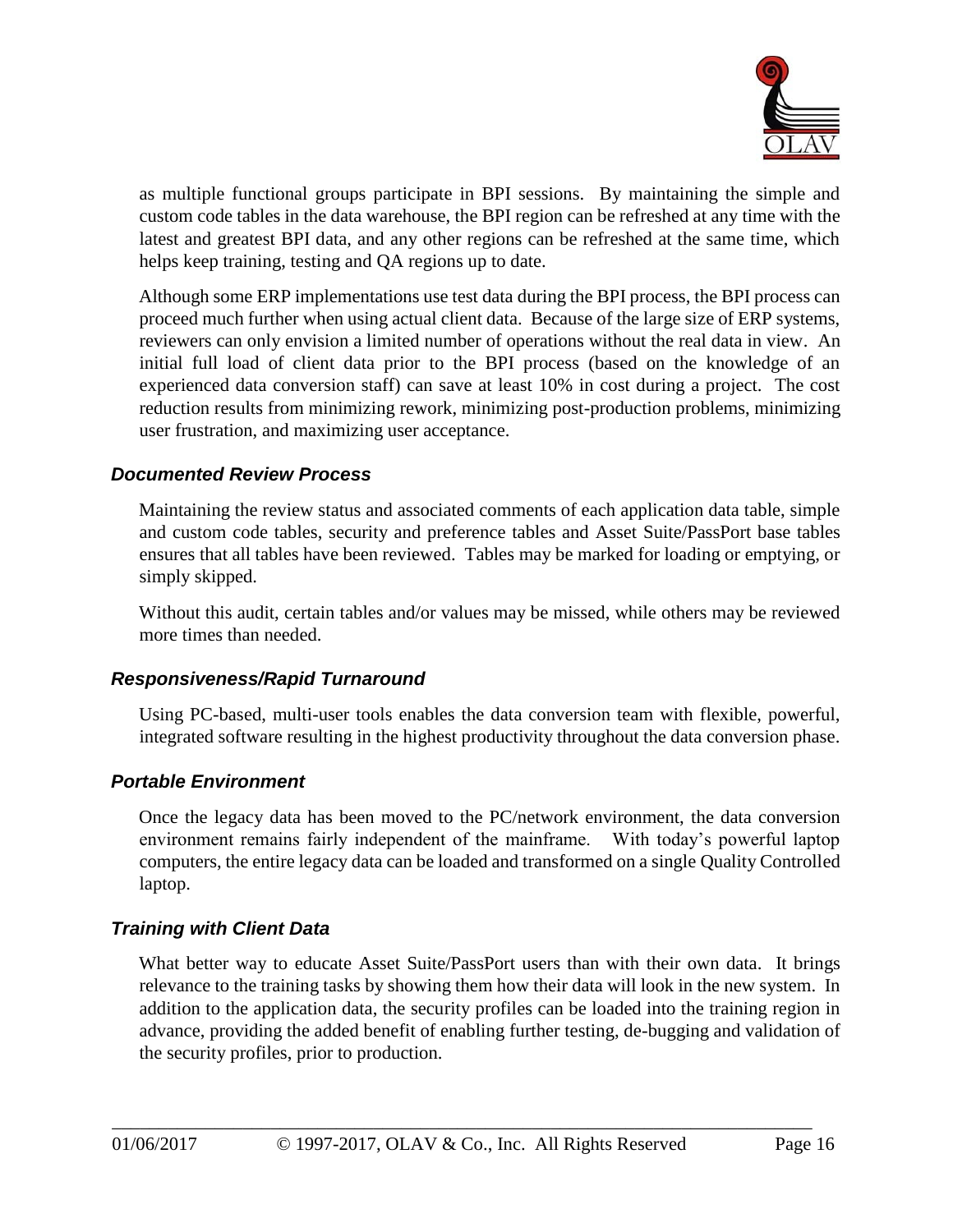

All in all, training with end user data and the proper security profiles will provide a much more effective training environment and a positive learning experience for the students.

When the student finally becomes a production user the Asset Suite/PassPort application will behave exactly as they were taught. This results in no surprises and significantly increases user acceptance!

#### *Shorter Data Conversion/Implementation Cycle*

Eliminating many of the traditional steps in defining and maintaining data in a multi-region environment will dramatically reduce the time spent converting data and loading multiple regions. Supporting the BPI process with integrated tools, loading education regions with client data, maintaining end-user review audit trails and eliminating data redundancy all help shorten the overall implementation cycle. Data conversion will no longer be on the critical path, and project costs will be lower than historical costs.

#### *"Single Copy of the Truth"*

The data conversion warehouse contains all of the data necessary to reload an entire Asset Suite/PassPort region. It is the only source of this data, and all changes required to any data is made in the data warehouse.

#### *Broad, Consistent Support for Multiple Regions*

Since all Asset Suite/PassPort regions are loaded from a single data warehouse, synchronization is maintained between all regions. The importance of properly synchronized Asset Suite/PassPort regions has been demonstrated many times during system testing and other "expected results" verification periods.

#### *Production Data Warehouse for Reporting*

Building a data warehouse for the data conversion effort paves the way for a production data warehouse. Since the data conversion warehouse contains a mirror of the Asset Suite/PassPort data tables, it can be used in the production environment to support ad hoc query and reporting activities. This will offload processing from the legacy mainframe-DB2 or Unix-Oracle environment to the data warehouse. Depending on the end-user requirements, the data warehouse can be refreshed as needed.

#### *Provides a Tool to Aid in the Migration to Newer Asset Suite/PassPort Releases*

By maintaining a one-to-one mapping between the data warehouse tables and the Asset Suite/PassPort tables in both the current release and the new release, the task of re-mapping and moving data is greatly simplified. The majority of the data analysis and scoping effort can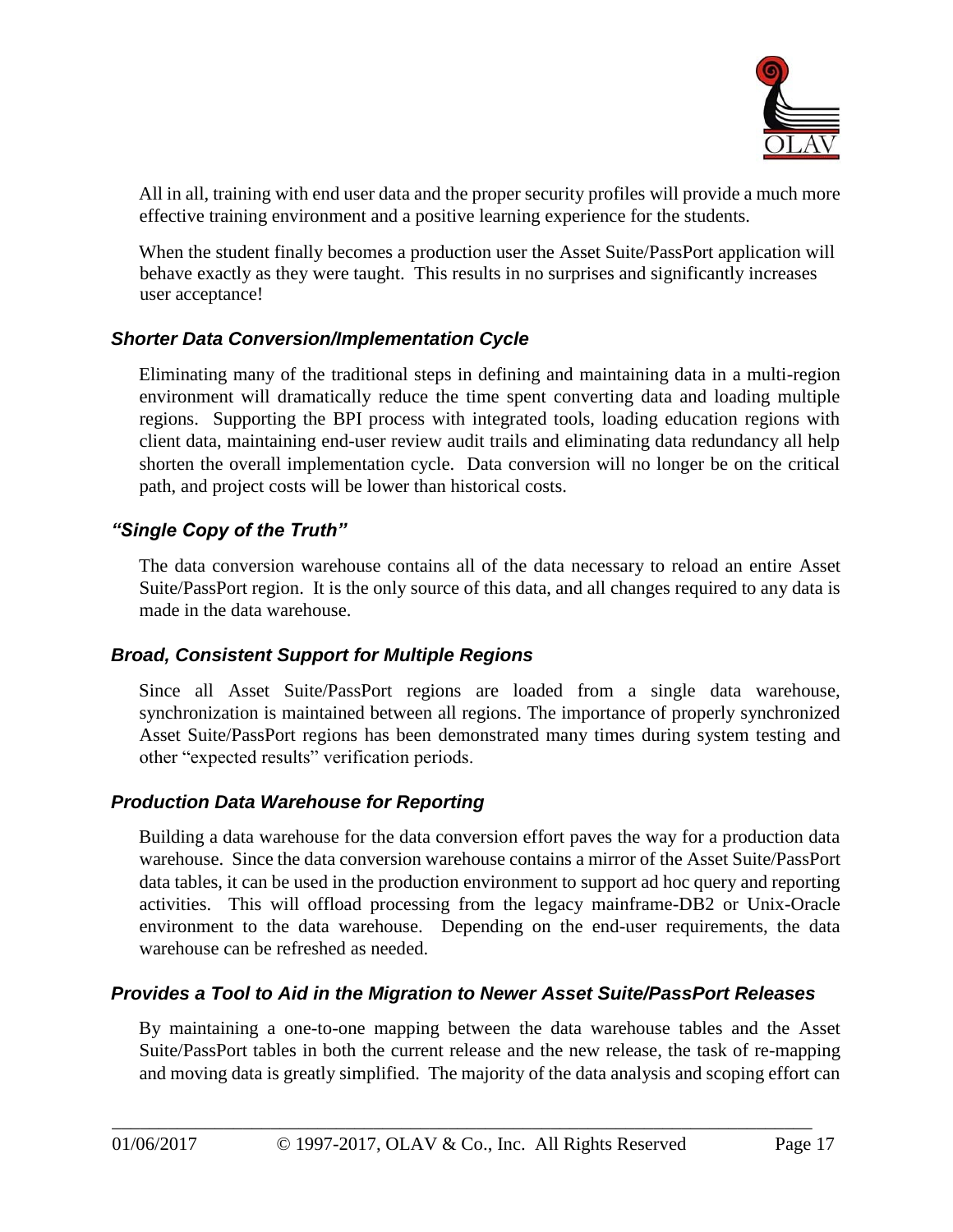

be automated via software tools. The migration task then becomes one of evaluating the differences between the releases.

# **G. THE RESULT**

#### *Meeting the Project Completion Date*

Using high productivity tools and the data warehouse approach allows the data conversion team to focus on a single set of data in a single environment. Data inconsistency errors will be reduced, regions will be stable and synchronized, the BPI process will be highly effective and the training environment will represent the production environment. This eliminates many of the project-delaying interruptions that threaten project completion dates.

#### *Provide a Quality Data Platform in Asset Suite/PassPort*

By maintaining a single copy of the truth, the quality and integrity is maintained and in fact improved as additional data is added to the warehouse. Since Asset Suite/PassPort regions are loaded directly from the data in the warehouse, they will contain the most current and consistent information all the time.

#### *Prevent Project Cost Overruns*

Project cost overruns due to implementation delays are avoided by:

- Improving the BPI process
- Maintaining the most current Asset Suite/PassPort data in the training, testing, quality assurance, and development regions
- Significantly reducing the number of mistakes, rework, and duplication of effort throughout the data conversion phase.

Additional costs incurred due to post production data problems will also be greatly reduced.